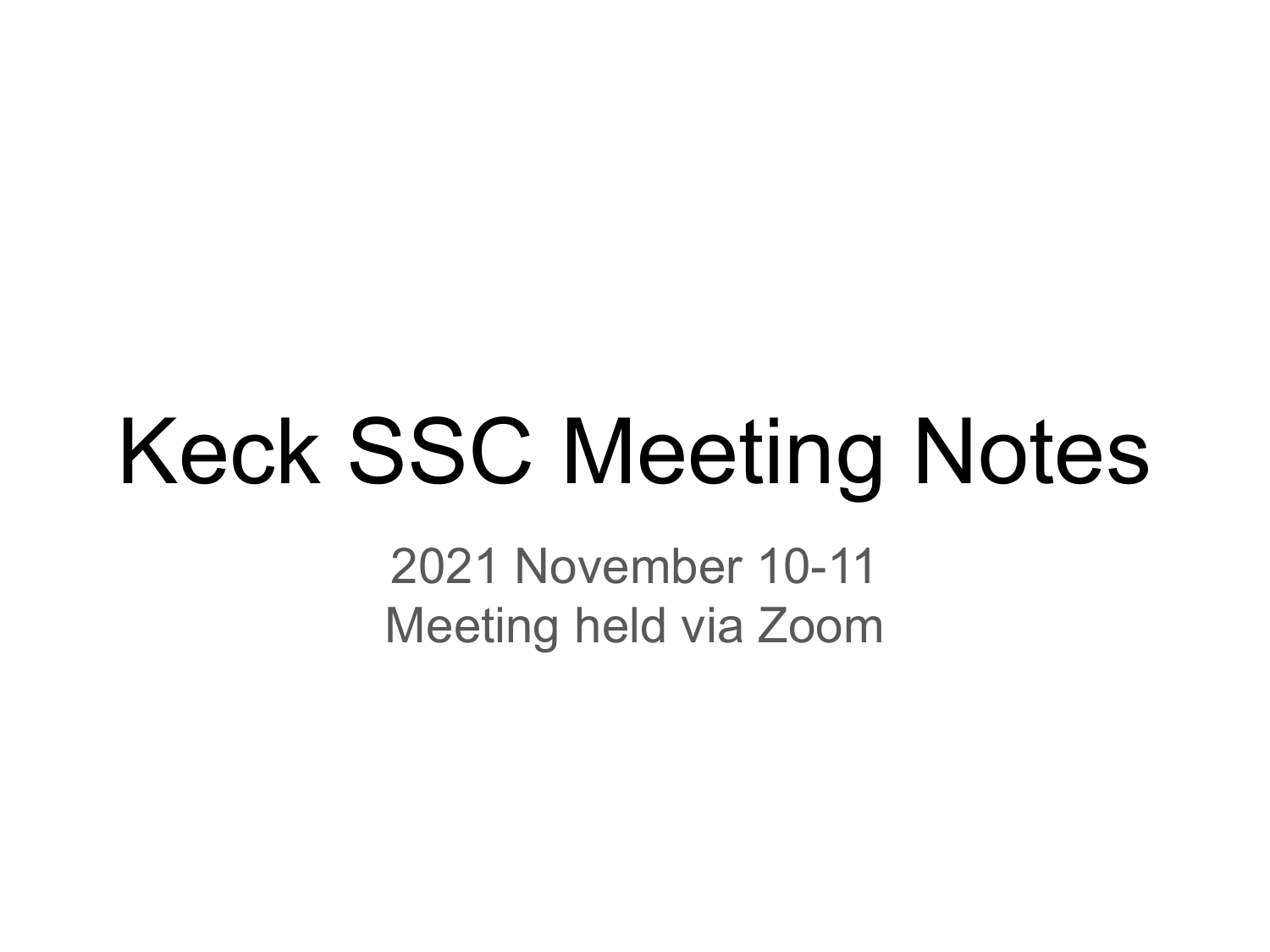# Introduction and Review of Actions

• The SSC welcomes Doug Simons, who is joining the SSC as the new Director of the IfA.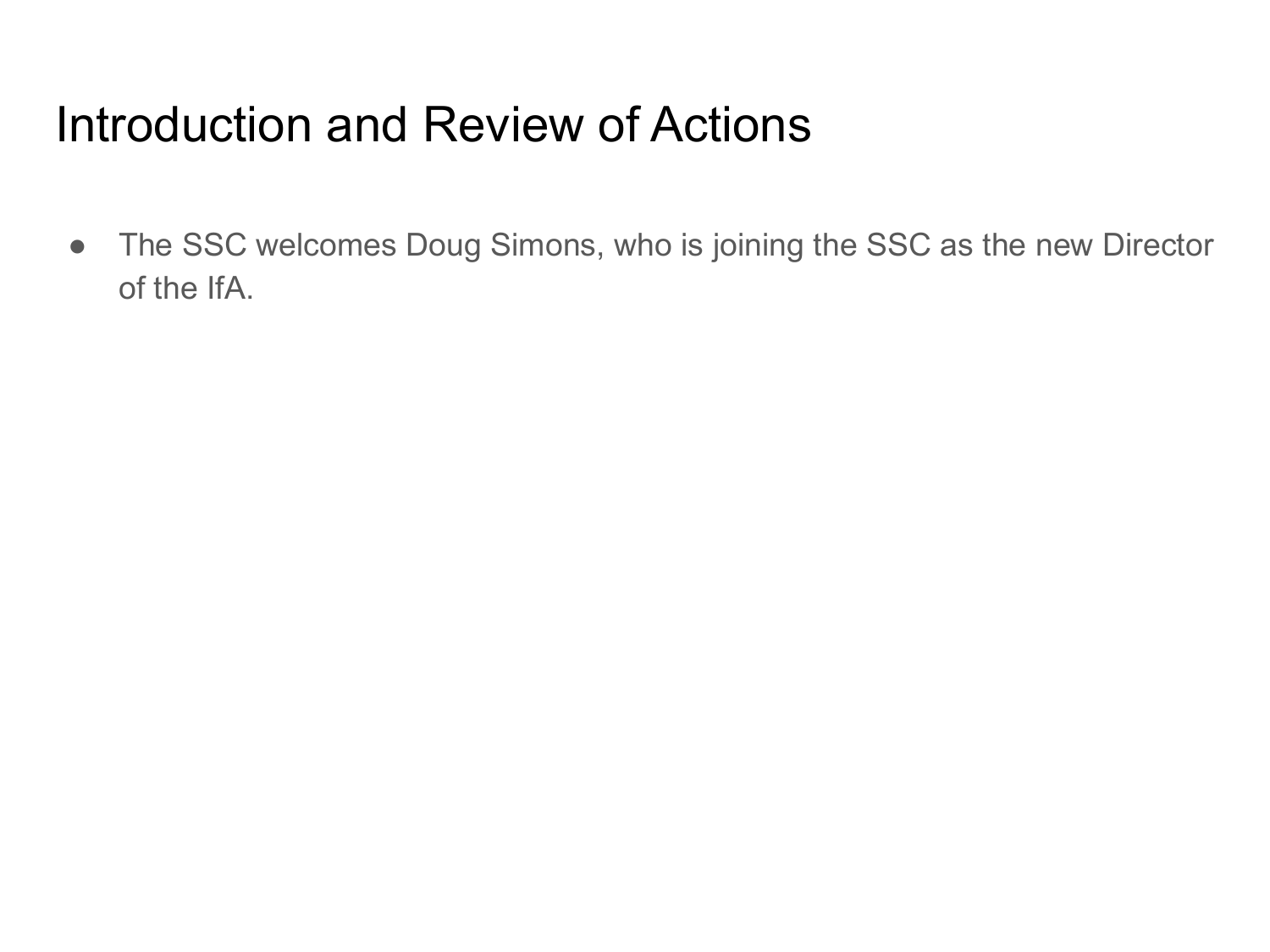# Observatory Report

- Keck performs well in paper impact (MIPP) vs collecting area. Magellan is strong in its class and competitive with larger observatories. Considering other metrics.
- >46% of time dedicated to science, 21% lost due to weather, with modest (1.1%) COVID impacts on operations. Fault times increased slightly.
- Keck/MKO acting intensely on further developing community relationships and engagement. Three elements:
	- Education: e.g., P-12 MKO curriculum development
	- AINA: environmental issues
	- Community resources: e.g., share Hale Pohaku with the community.
- Doug Simons move to UH IfA has significantly strengthened the community relationships.
- Akamai internship very successful, and with talks to be continued at UH.
- MKO supported several community needs, such as response to a large Waimea fire, and hosted a COVID vaccine drive at MKO HQ.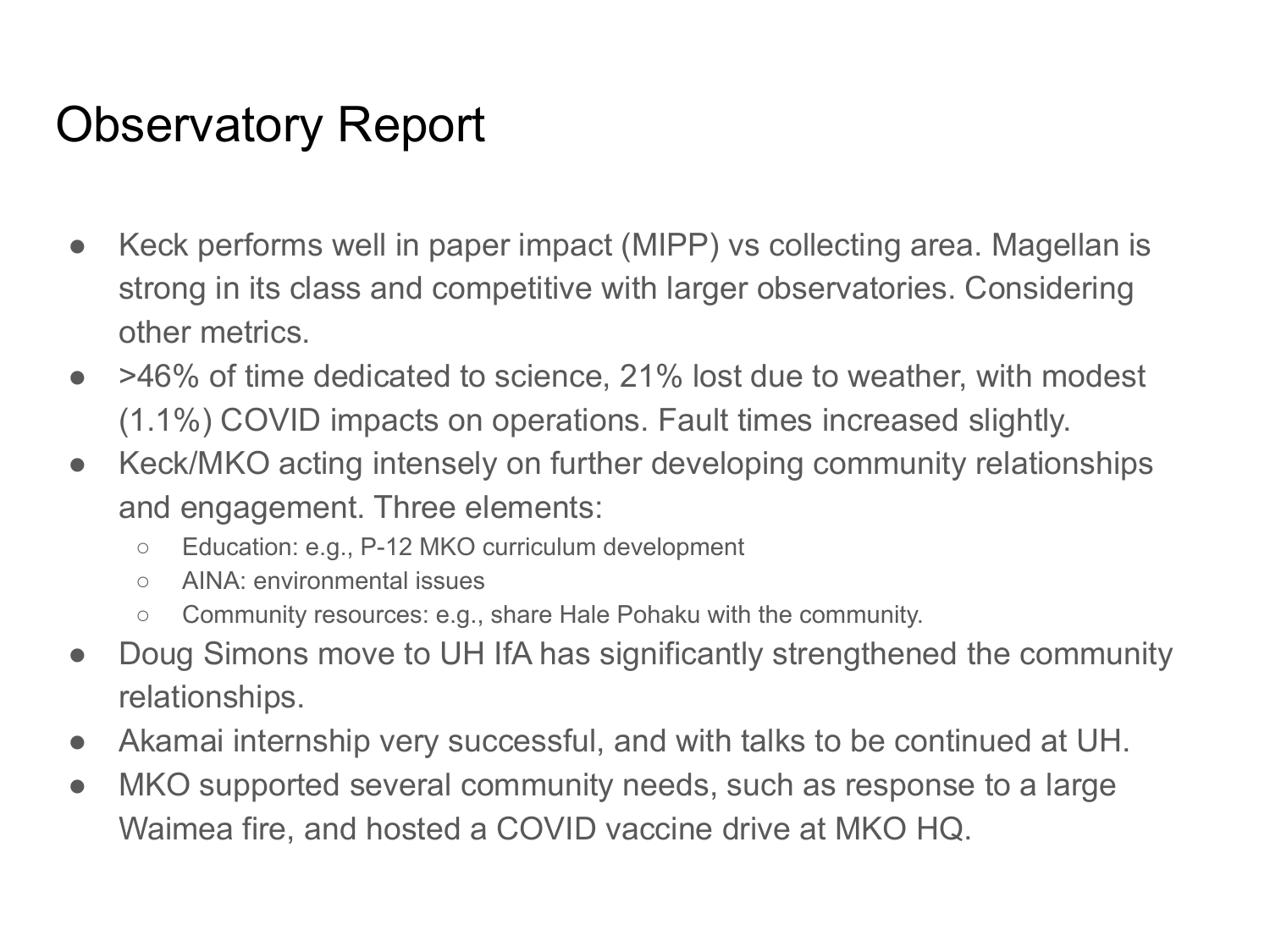# Observatory Report (continued)

- **Diversity, equity and inclusion (DEI)** is being embraced strongly at Keck at all levels, as a positive way to attract, retain, motivate, and inspire staff.
- DEI is considered a pillar for future developments at Keck. Keck is reaching the partners (e.g., Caltech, NASA) to coordinate and develop common strategies.
- Importantly, the DEI is being expanded to capture the specific Hawaii issues, with the inclusion of accessibility (DEIA): "Providing broader access .. "
- **COVID update:** a) vaccination mandate for WMKO staff; b) bi-weekly testing, c) no new instances of positive cases, d) observers welcome at HQ if vaccinated, e) continue on normal operations yet some projects are being impacted.

#### **● Pier repair:**

- K1 remove drywall and determined level of concrete damage, b) K2: 3 locations of deflections found, one repairable but small and of lower priority than K2.
- Contracted outside expertise; although oil-saturated, strength is adequate. A grout-focused repair should be possible.
- Will likely require downtime to repair (1-2 months; but very uncertain)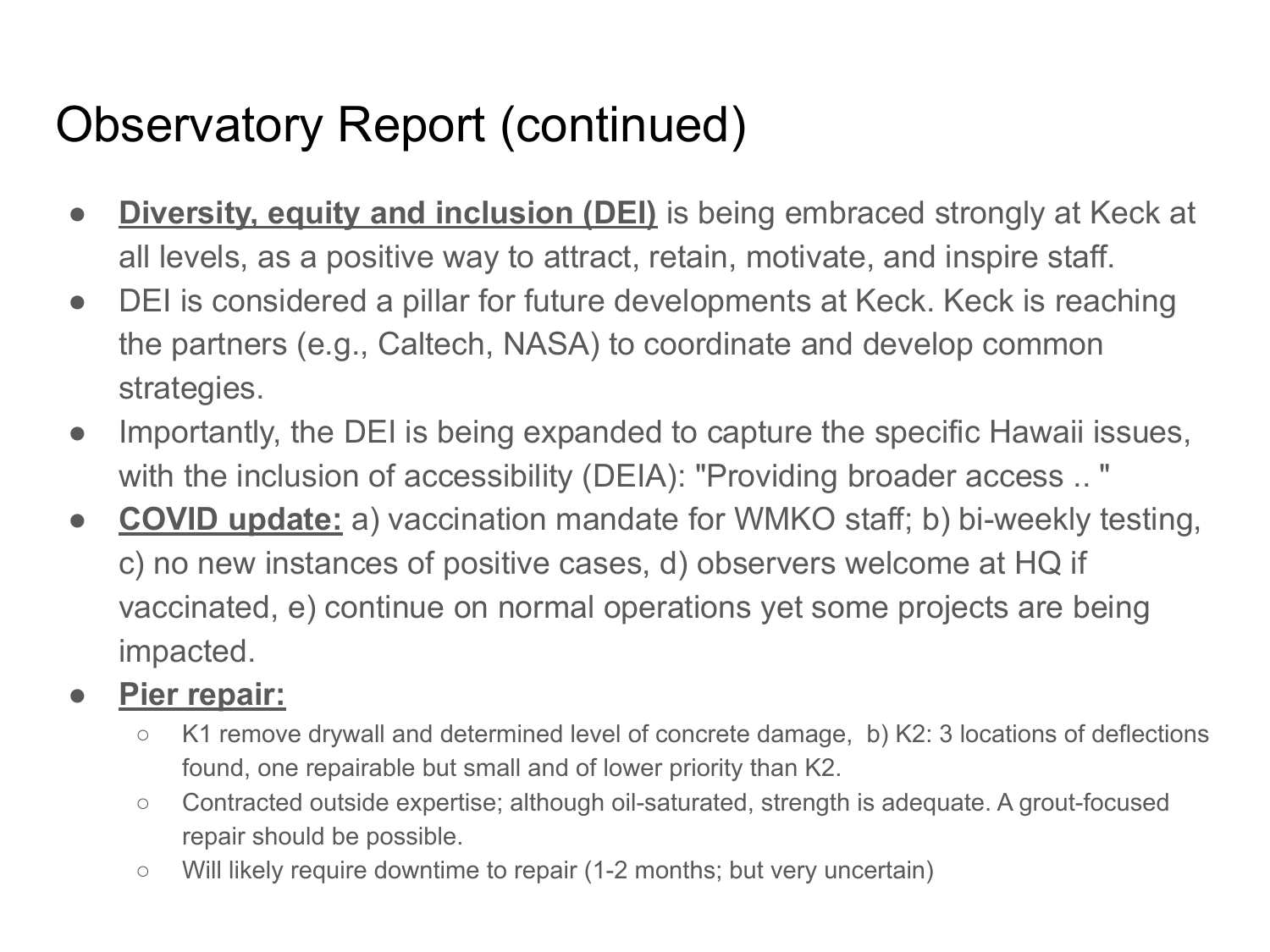## Observatory Report (continued)

- Tertiary mirror repair:
	- Completely repaired the K1 tertiary and installed in K2, following segment repair knowledge.
	- Verified alignment using NIRC2 pupil image.
	- K2 tertiary mirror to be repaired as a spare (recall that K1 now has a deployable tertiary).
- Instrument watchlist
	- NIRC2: occasional server reboots, and a detector quadrant has improved
	- NIRSPEC: service mission planned for February 2022 to install new pupil.
	- KCWI: Dewar leak monitored and under control.
	- MOSFIRE: large offsets may be inaccurate at few x 0.1''.
- AO operations watchlist: Max Service has started as AO operation scientist. Sylvain Cetre (software) is departing.
- Remote observing evolving slowly back at remote campus sites, but "Pajama" mode" is still the rule.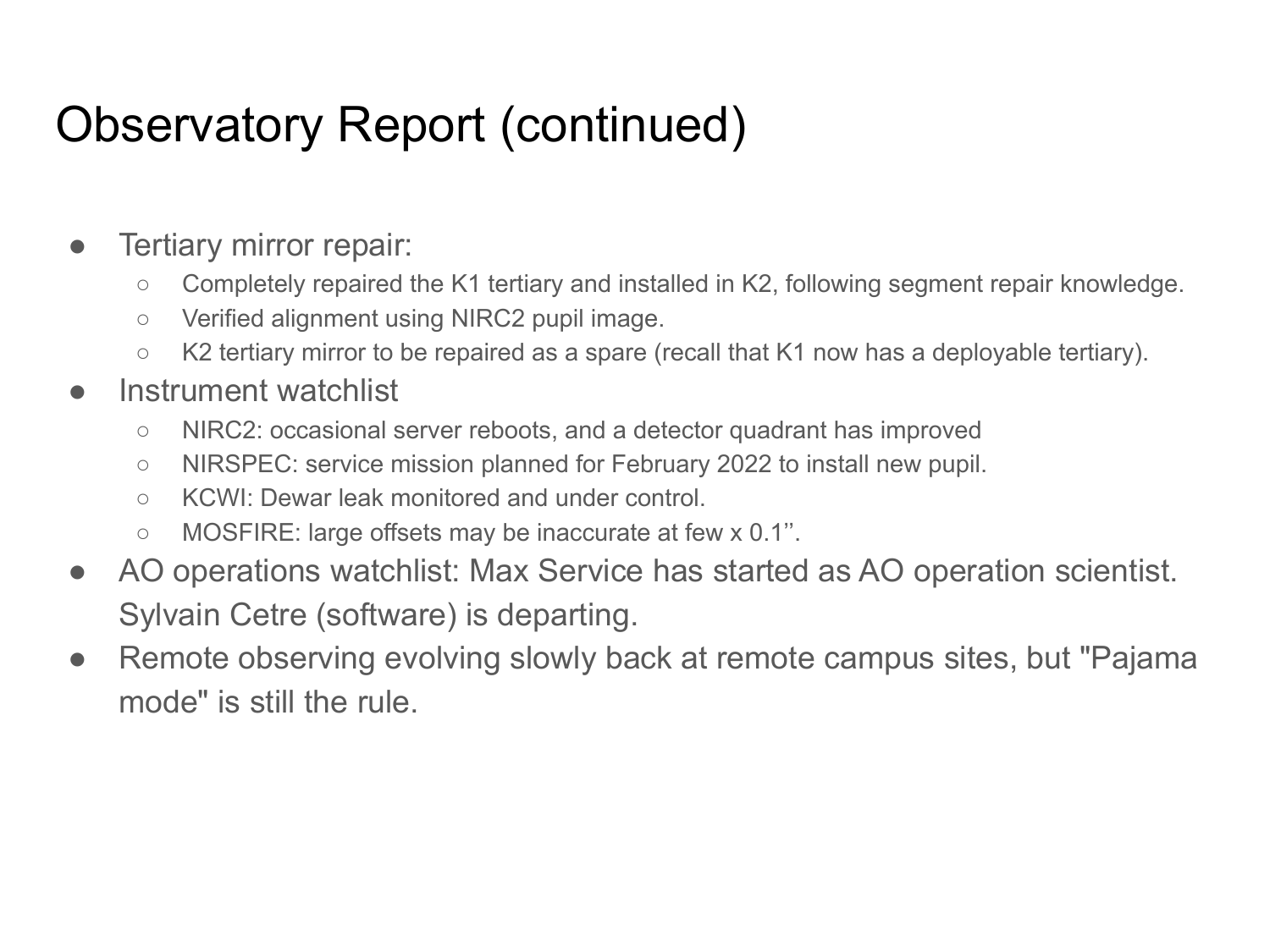### Observatory Report (continued)

- Data Services Initiative (DSI) updates:
- DSI-DDOI: conceptual design review complete in September. Software design phase nearly complete, with night-time engineering in late 2022A.
- DSI-DRP (Data Reduction Pipeline): complete for KCWI and mostly complete for DEIMOS and MOSFIRE; discussions with KPF underway.
- DSI-KOA RTI (Real-Time Ingestion): framework developed and tests worked correctly and ready for all instruments to operate under RTI. The RTI process is quite fast, in the manner of seconds (<30 s) for the files to be ingested (mostly bandwidth limited and for most instruments). The reduced data (automatic DRP) are available within a few minutes once ingested.
- DSI-INF: a new portal is being developed for the observer how astronomers operate and control the instruments and observatory settings.
- SSC emphasizes the importance of user community engagement in the design and testing of the DSI user interface.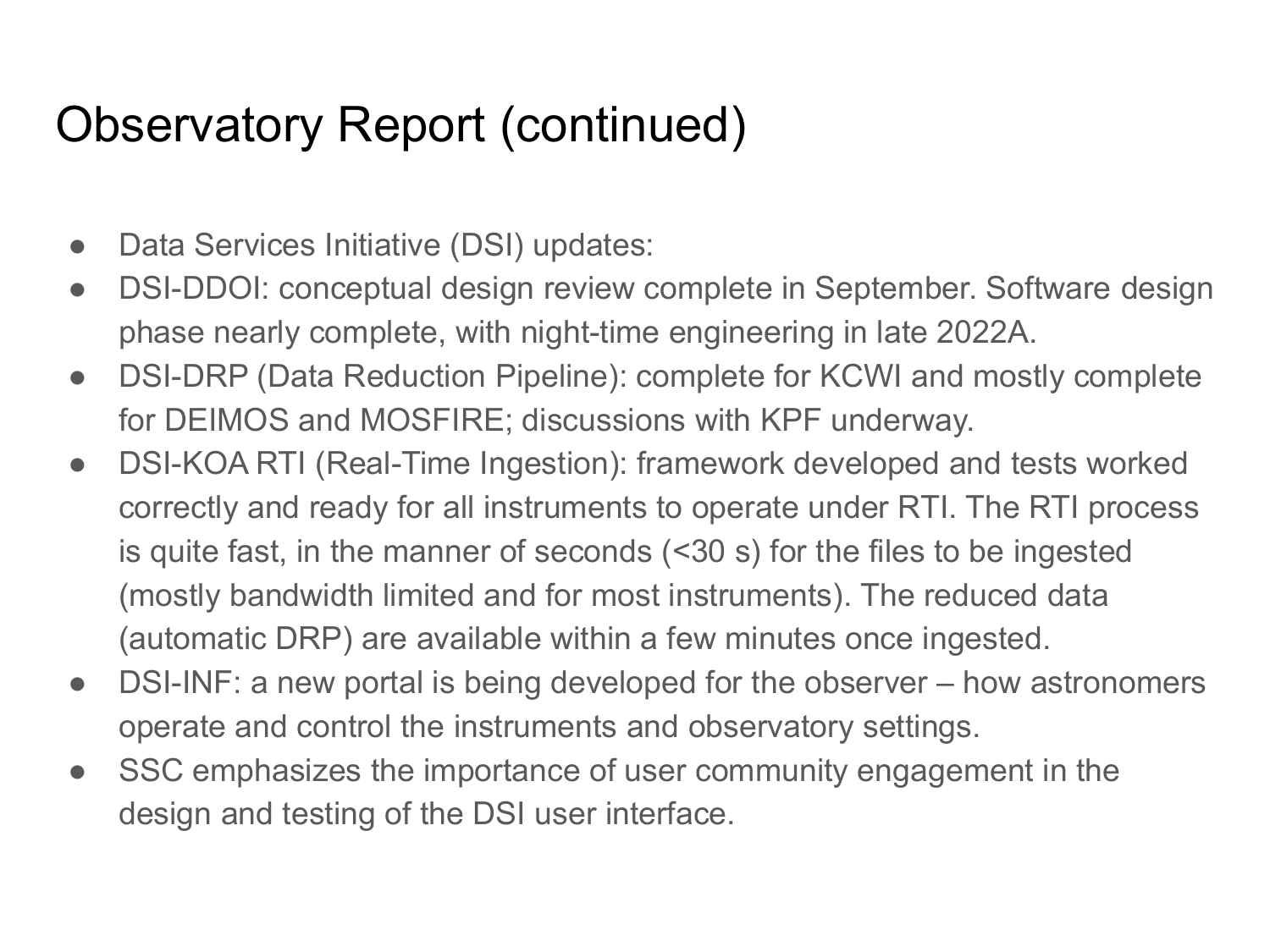# IGNIS status report

- Presenters: Emily Martin and Gregory Mace
- IGNIS would achieve considerable cost savings if instrument designs for GMT & Magellan are used as-is
	- GMT & Magellan instruments progressing with PDR in June 2023 with some hardware funding
	- $\circ$  Use of Si immersion gratings (n = 3.4) allow ~10x reduction in volume over reflection gratings
- IGNIS is designed to be seeing-limited and planning to be AO-capable with adaptive secondary
- Solicited & received Keck community science input:
	- Assembled IGNIS science team, had a community workshop, developed science traceability matrix
- Completed initial fore-optics design with bent Cass location
	- Option for a longer slit (7" vs 4") with same post-slit optics) but would not satisfy all planetary science needs (NIRSPEC more efficient with its longer slit even with small wavelength range)
- Project will be led by UCSC, cover 1.07 5.45 um,  $R \sim 45,000$ 
	- IGNIS plans to follow behind the GMT and Magellan instruments by 1-2 years
	- Notional IGNIS timeline (if not funding limited): 2022 Phase A, 2024 Proposal submission, 2025 - PDR, 2028 - shipped to Keck (cf. 2029 - NIRSPEC turns 30)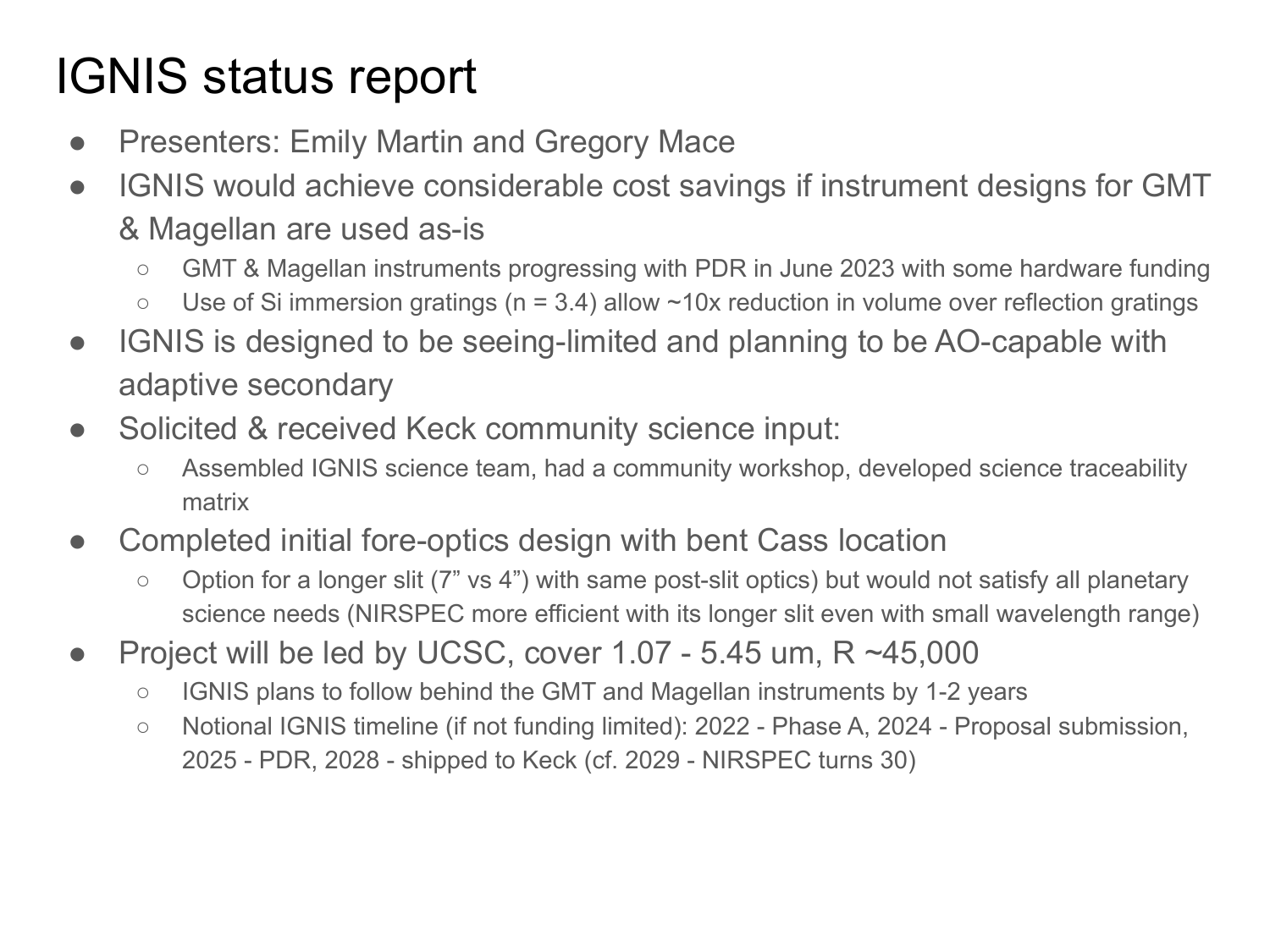# MKIDS technology update (from Ben Mazin):

- MKIDs are superconducting detectors that resolve the wavelengths and arrival times of detected photons
- MKIDs have been used on-sky at Palomar and Subaru
	- Subaru MEC array is 140x146 pixels with ~85% pixel operability
	- Steiger+ (2021) AJ discovered new faint stellar companion (with SCExAO)
	- New papers on circumstellar disks and young brown dwarf companion in preparation
- Latest MKID detectors:
	- New layer to block phonons in MKIDs and new amplifiers to reduce noise and increase dynamic range: provides major improvement in spectral resolution
	- $\circ$  Single detector is R ~15 in J band and linearly higher at shorter wavelengths
- UCSB is working with Lincoln Labs to fabricate high-quality MKIDs
	- Can improve pixel operability with cleaner facilities and potentially increase R via more controlled processing
- Considering high-R wide-bandpass Keck spectrometer without cross-disperser:
	- Overlapping orders resolved by MKIDs in high aspect rectangular format
	- Developing lab testbed
- Also considering KRAKENS Prime ~1k x 1k seeing-limited IFS with  $R \sim 50$ 
	- R~50 would require successful detector development (Lincoln Labs)
	- Other modes could include dispersion and polarization, could work with GLAO or ORCAS AO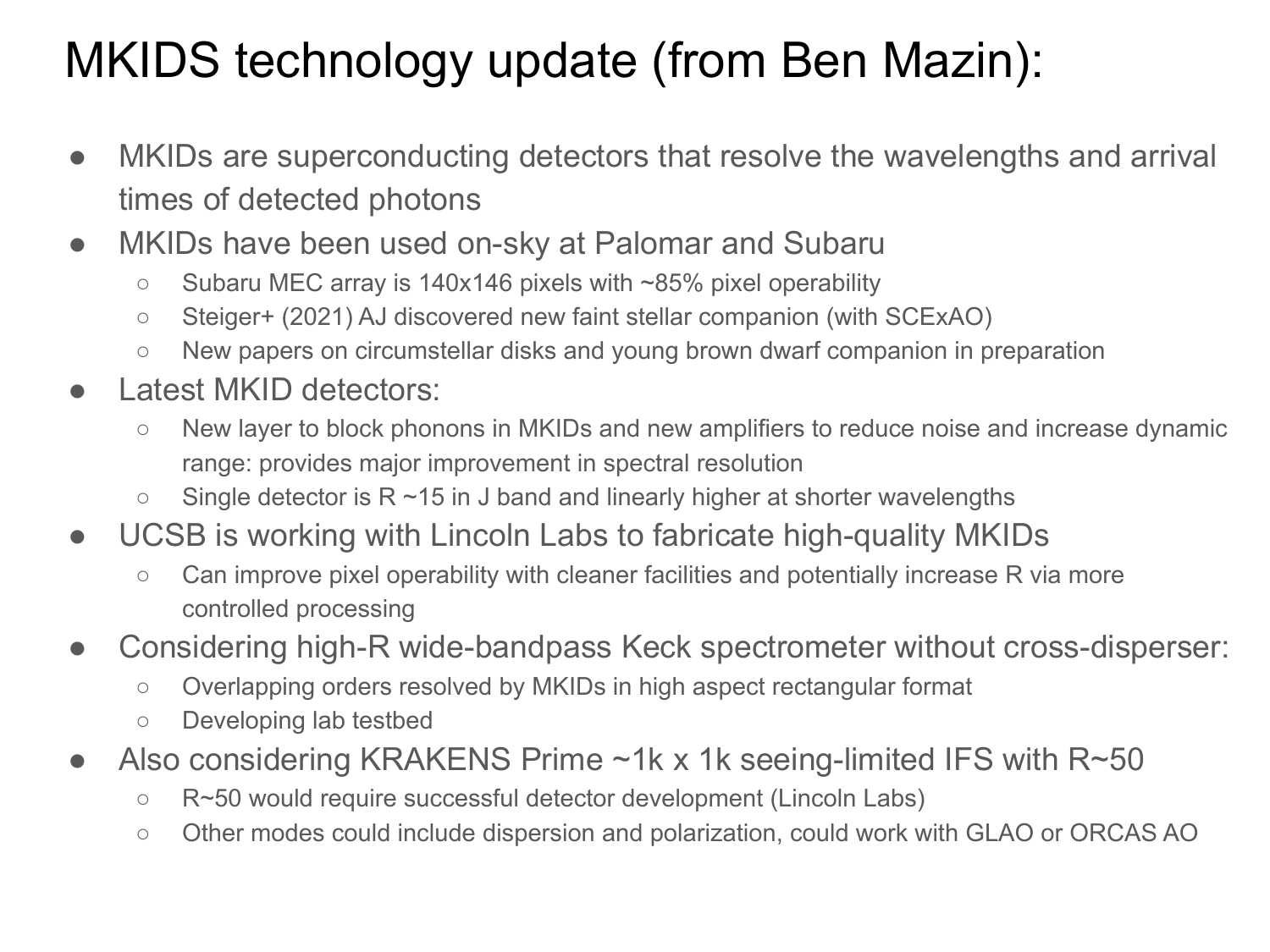# SCALES imager capabilities

- Presenter: Andy Skemer
- Motivations for considering an imager:
	- Science: expands SCALES science case.
	- Practical: acts as a finder camera; aids in pupil alignment.
	- Strategic: provides a replacement in case of failure, and/or upgrade for NIRC2.
	- Programmatic: extra detector obtained and imager optics potentially available at no cost
- Need a decision on instrument design, most urgently for cryostat contracts, and on intended location (bent port / NIRSPAO vs straight port / NIRC2).
- Discussion of saturation limits, given long read-times of the JWST-sourced H2RG. Projected to be J/H/K/L/M = 11.4, 10.8, 9.5, 7.4, 5.0 but can mitigate with subarrays and neutral density filters. Could be improved with future detector/SIDECAR mod.
- Compared to NIRC2 in narrow-field mode (see details in slides):
	- $\circ$  saturation is  $\sim$ 0.2–2 mag brighter.
	- approximately same sensitivity, with improvements in certain regimes.
	- $\circ$  studying a field of 12.3" x 12.3", which is 20% larger than NIRC2 narrow
	- FOV up to 20 arcsec may be feasible, pending community input
	- Pixel scale of 6 mas vs 10 mas for NIRC2.
	- lower wavefront error by 3x and better distortion.
	- will need to have fewer filters (20 filter slots available).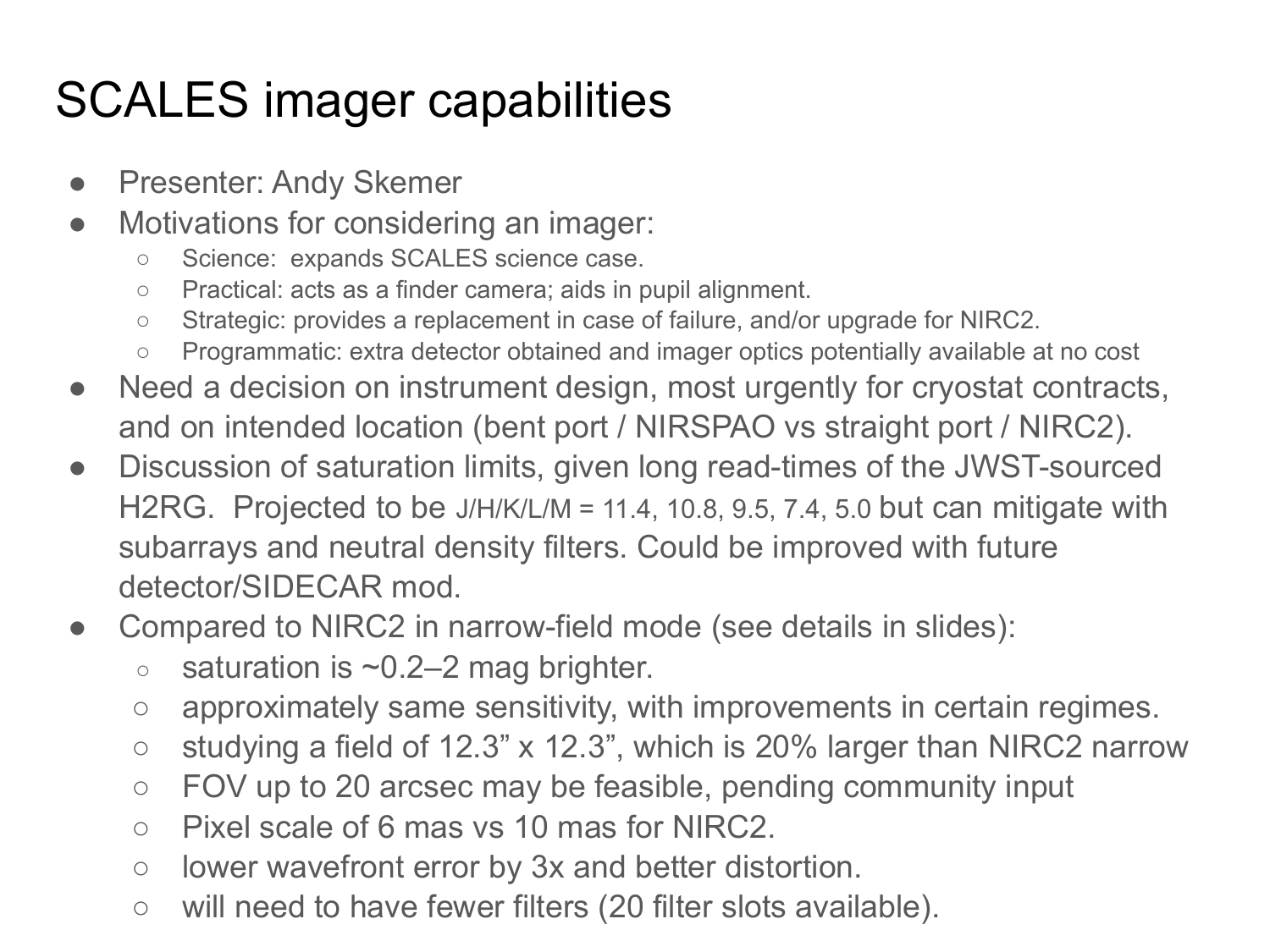# Major projects update

#### ● KCRM:

- projected costs under cap. NSF COVID relief supplement received.
- Will deliver in June 2022- 3 month slip since last reporting period
- TACs were notified of 22A availability of KCWI (Blue): not available in June/July
- Winlight on critical path for camera lens delivery
- Camera lenses polished and about to be coated
- Dichroic bonded in lab (world's largest). Major optics risks retired.
- Proxy bench populated with articulation stage, grating exchanger, FM2 mirror
- Full system integration by the March SSC meeting (grating bonding, detector system, camera optics, dichroic installed)
- Ship date slipped to May. Key decision point ahead of 2022B TAC call.
- Existing KCWI pipeline is being adapted for KCRM.
- $KPF:$ 
	- Current costs are under cost cap. NSF COVID relief supplement received.
	- $\circ$  Expect delivery in April 2022 3 month slip due to vendor delays.
	- Green channel detector system completed, green camera optics arrived.
	- Bench: rails aligned perfectly, moves easily in and out of chamber. Ready for optical assembly.
	- By March SSC: end-to-end testing, instrument calibration, pre-ship review.
	- DRP to be delivered ~6 months after instrument; DRP needs on-sky data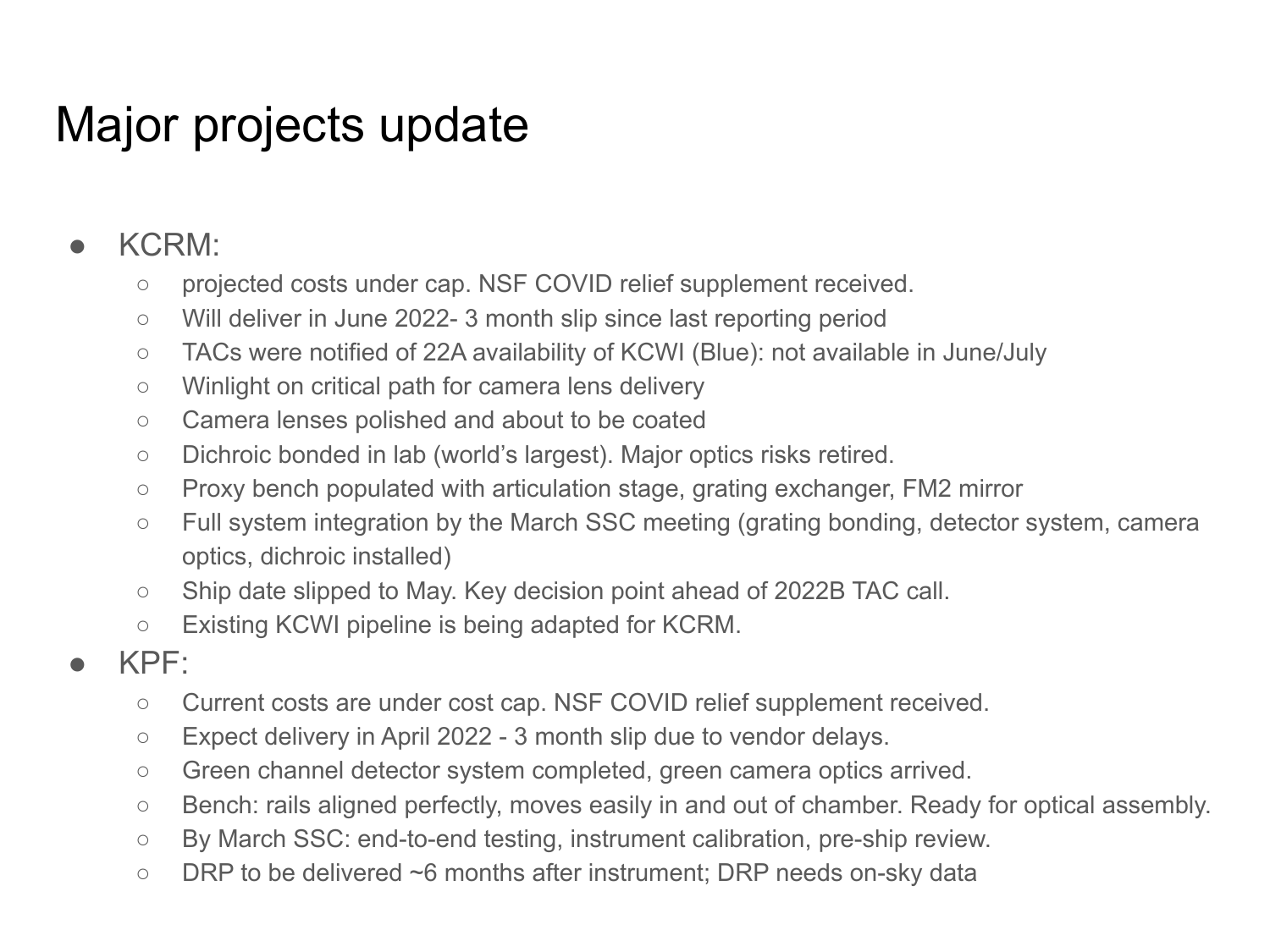# Major projects update (2)

#### • Laser frequency comb:

- Current costs are under cap.
- Expected delivery in Feb 2022 (no change)
- 70% of equipment is purchased or in queue
- Scope changes being considered to better dovetail with KPIC
- Basement location being prepared
- KPIC DRP effort will include LFC

#### ● SCALES:

- PDR to be held Nov 15-16
- Limited by engineering staff availability
- Designs accommodate both AO ports
- Anticipated ship to WMKO in 2025A assuming no funding lapses. WMKO efforts will start primarily in FY23.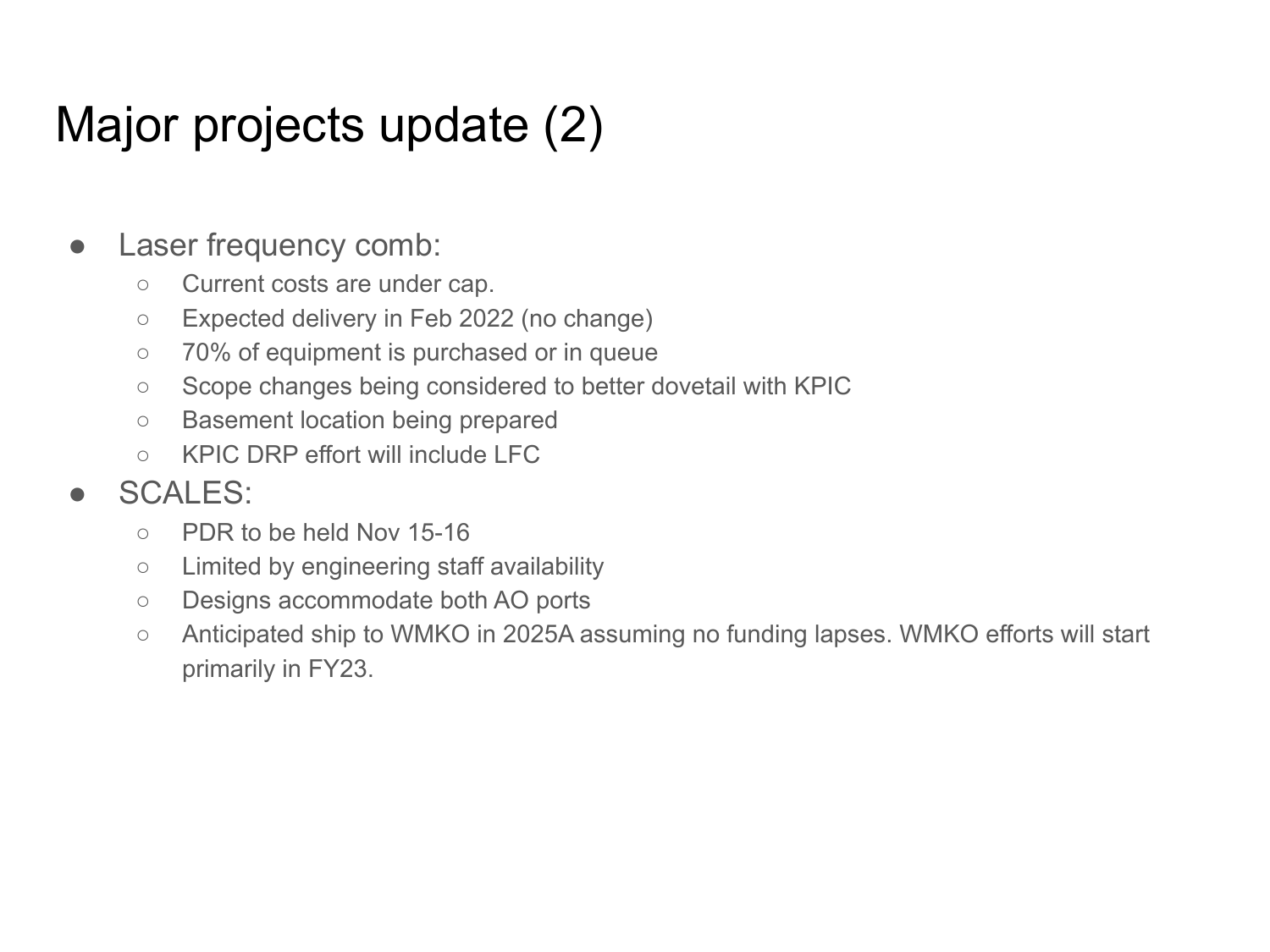# Major projects update (3)

- DEIMOS upgrade
	- Trigger for start of project will be the PO for detectors. Will be a ~2.5 year project.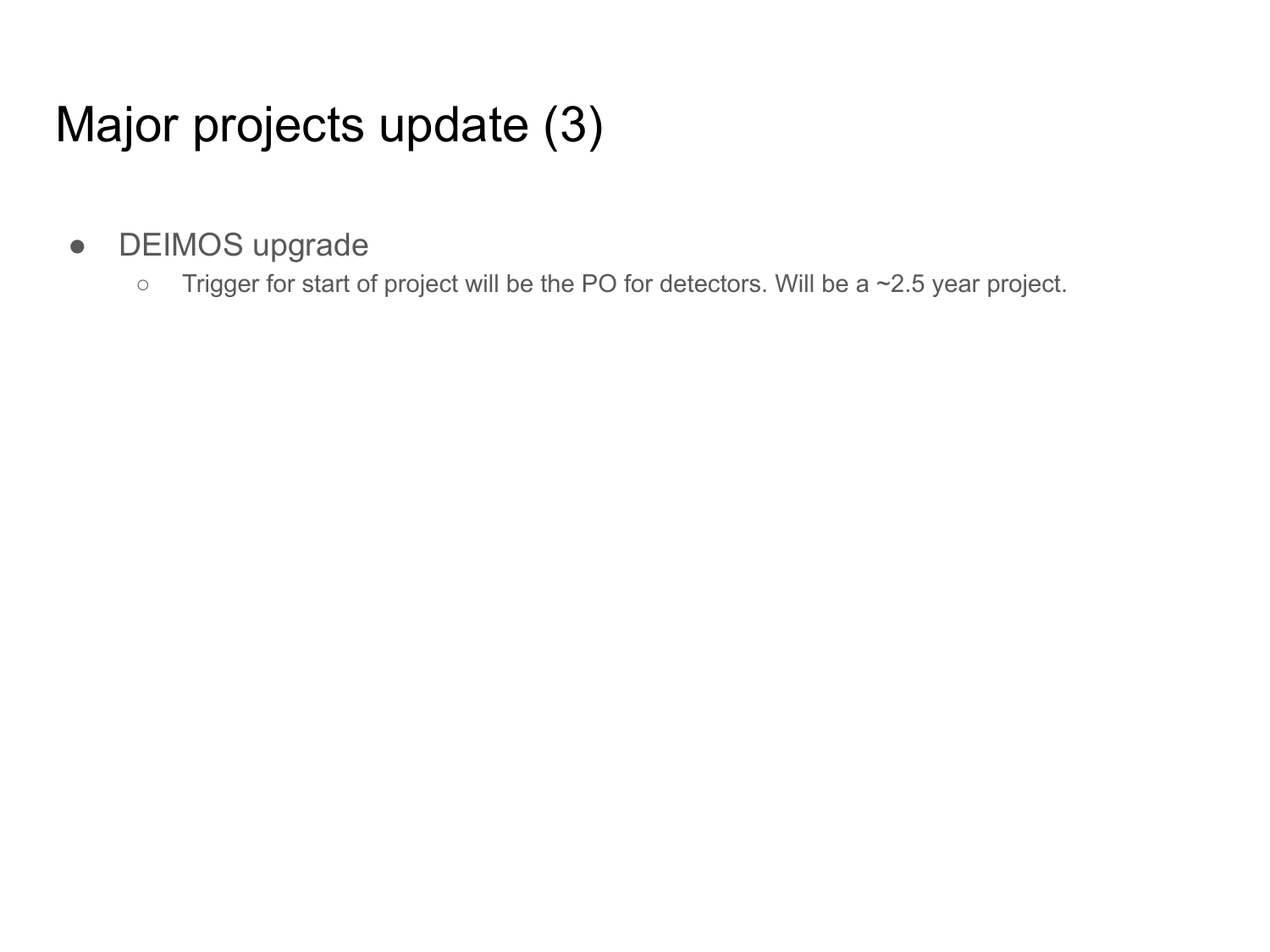# AO major projects

- Peter Wizinowich presented
- KAPA (2024) coming on Keck 1
- On Keck 2, HAKA (2026), SCALES (2025?), KPIC2, possible Vis IFS, HISPEC (2025), AO RTC (2022 completed)
- KAPA Hardware:
	- RTC and WFS on Keck 1 being implemented--
	- LGS tomography FY22/23 (4 LGS)
		- Laser tomography asterism generator assembled and to be shipped this month
		- Will be conducting daytime tests for functionality and calibration
	- Near-IR tip/tilt sensing
	- PSF reconstruction (2024)
	- KAPA science (2024)
	- Operations software is in detailed design and is being prototyped
- KAPA performance and science tools in development:
	- ETC, Strehl calculator, DRPs (non-DSI), distortion solution for OSIRIS, PSF-R (below)
	- PSF-Reconstruction has made good progress but not yet applied on sky
- KAPA education program:
	- Interns, visiting scholars, AstroTech students, and postdocs to broaden participation in instrumentation, especially women and underrepresented minorities
- TRICK tip-tilt sensor improves SNR  $\sim$  2X (to SNR $\sim$ 50) for GC observations
- KPIC is being expanded with PIAA lenses and FIU completed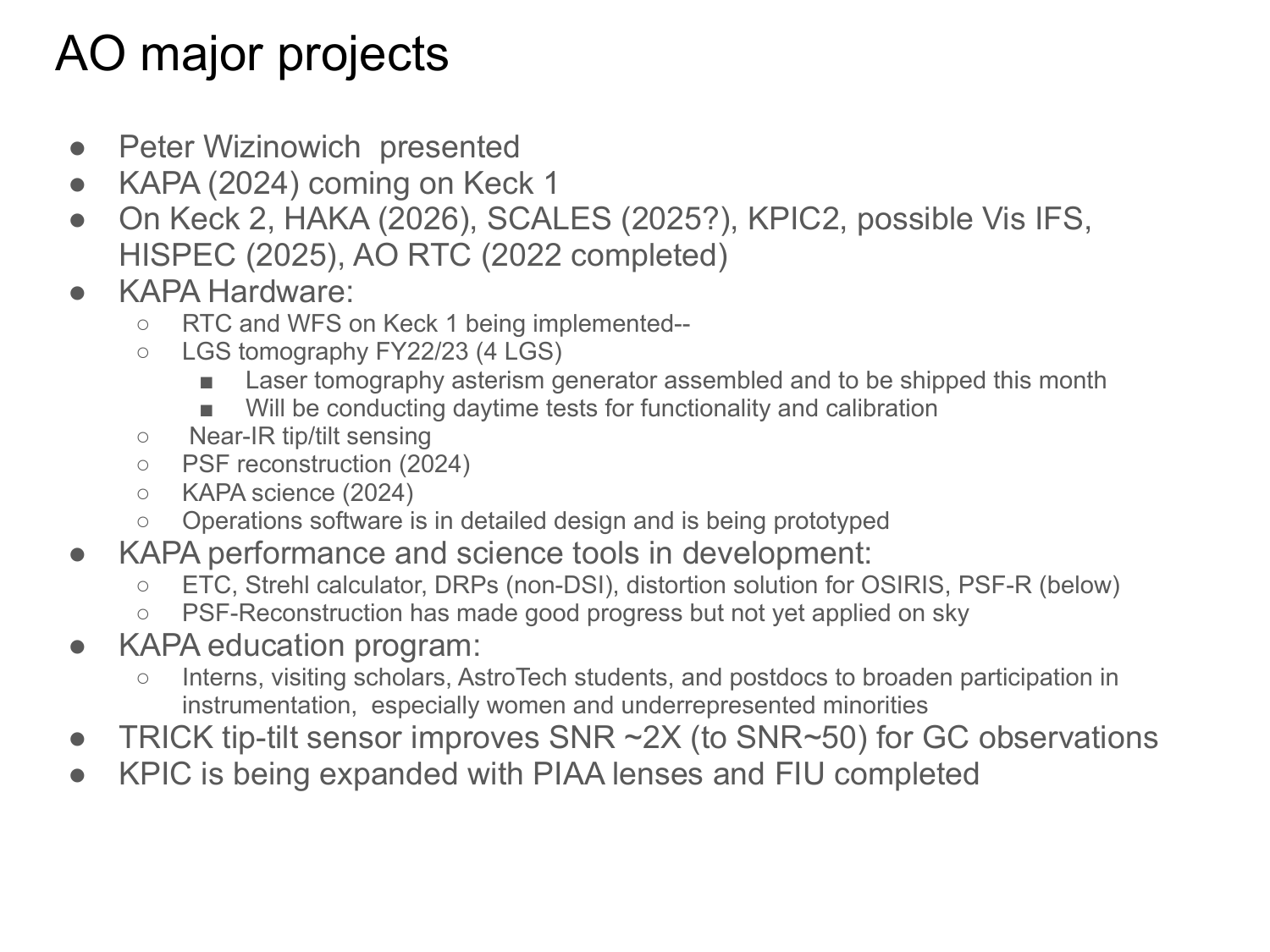# Wide Field Imager review discussion

- Proposal readiness review 8-9 Nov 2021
- Experienced review team: S Kent, H McGregor, V Riot, D Sprayberry
- WFI has completed Phase A design, Review assessed readiness for proposal
- Review recommended proceeding with proposal request after improving costing fidelity
- Major technical recommendations: Pursue widest possible FOV (1 deg), improve throughput budget/model, improve coatings in UV, trace requirements (including DRP) to science case better
- Major technical recommendations: Review optics, CCD, and labor cost estimates, review the risk register and cost impact with quantitative analysis
- Recommendations for progress to PDR: Review tolerancing and gravity impacts, better understand Keck mass limit, add instrument scientist position, complete missing requirements, improve definition of DRP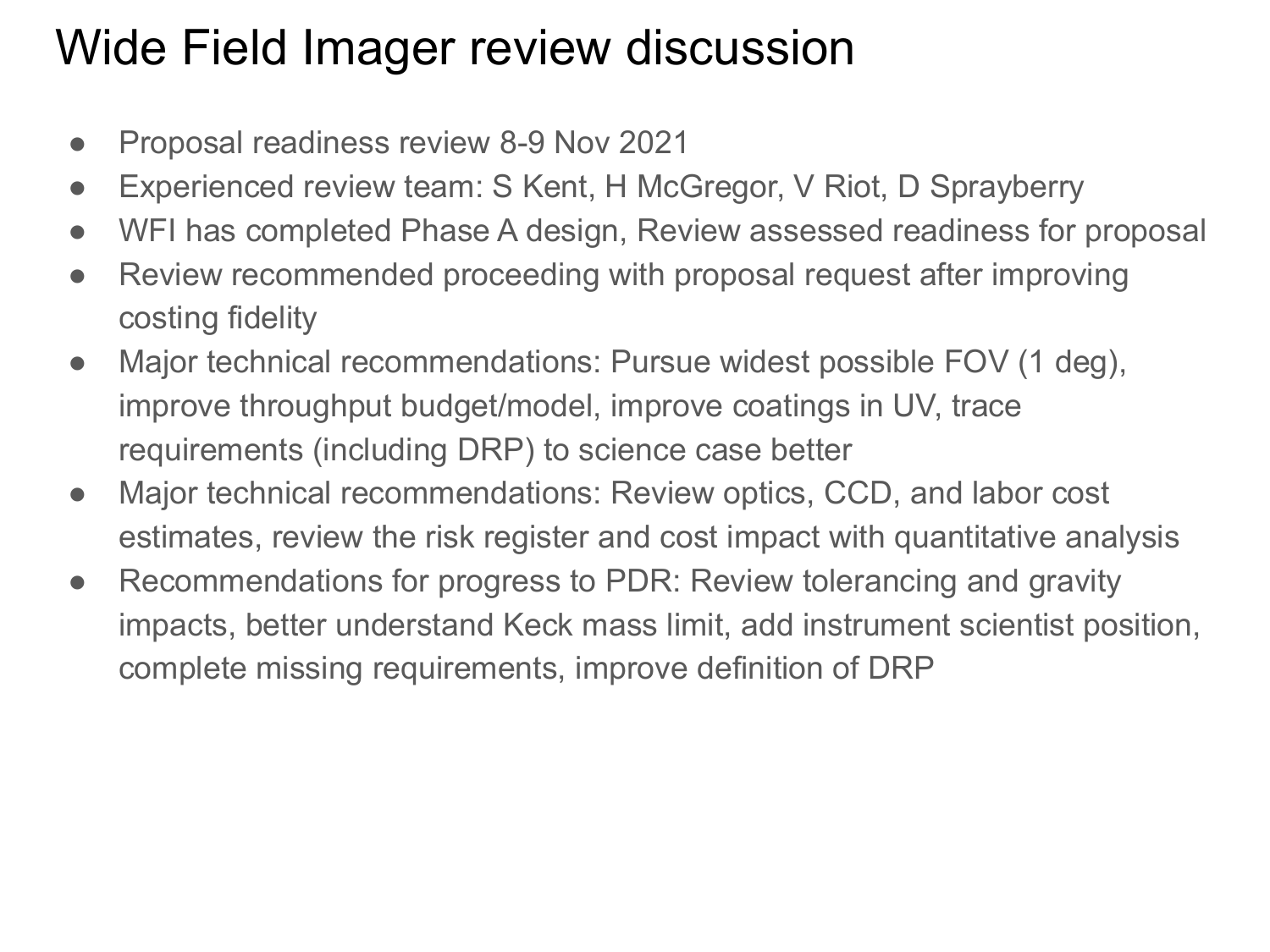### AO strategic planning workshop results

- Held Keck AO workshops in enhanced seeing, exoplanets/high-contrast, and OIR universe at high resolution.
- Products: 1. White paper, 2. This presentation, 3. Science case / instrument requirement descriptions using templates.
- Known unknowns: dark matter/energy, compact objects, fundamental physics, solar system, exoplanets
- Unknown knowns: AO for gravitational wave science, time-domain imaging, 3-5x improvement in spatial resolution
- AO landscape: considered AO systems and their science results from Gemini-N, Gemini-S, LBT, Magellan, Palomar, Subaru, VLT, VLTI, ELT, GMT, TMT, JWST, NGRT (a detailed table was shown during the presentation)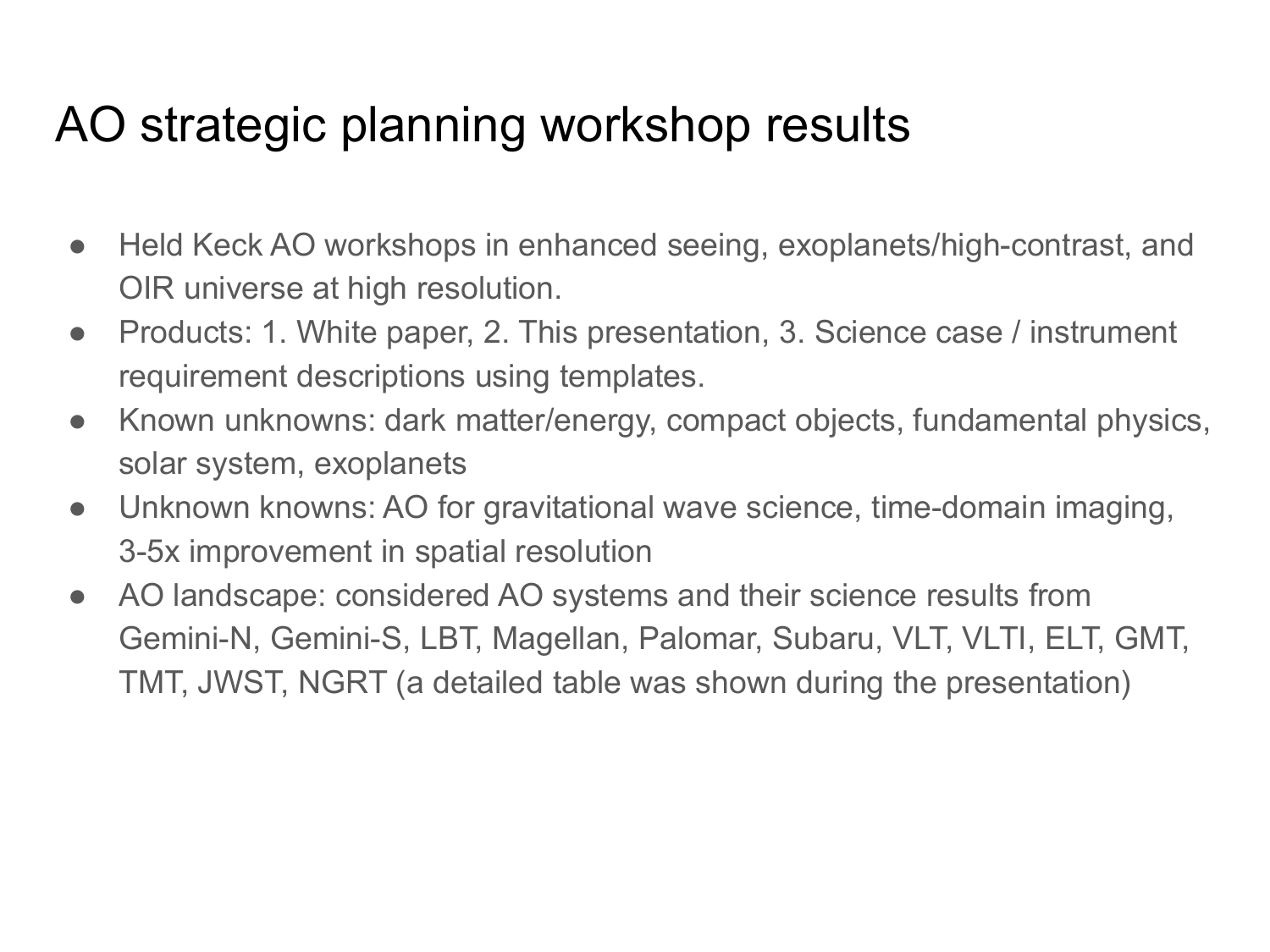# AO strategic planning workshop results (2)

- Enhanced seeing science: Especially noteworthy cases include galaxy evolution (near AGN, mergers, outflows, inflows), M31 and satellites, constraints on dark energy and galaxy evolution from deep spec-z datasets (GLAO/FOBOS).
- Enhanced Seeing Key Findings:
	- strive to be the most efficient facility, do large surveys, with a broad range of wavelength coverage.
	- Strive for complementarity with Roman/JWST.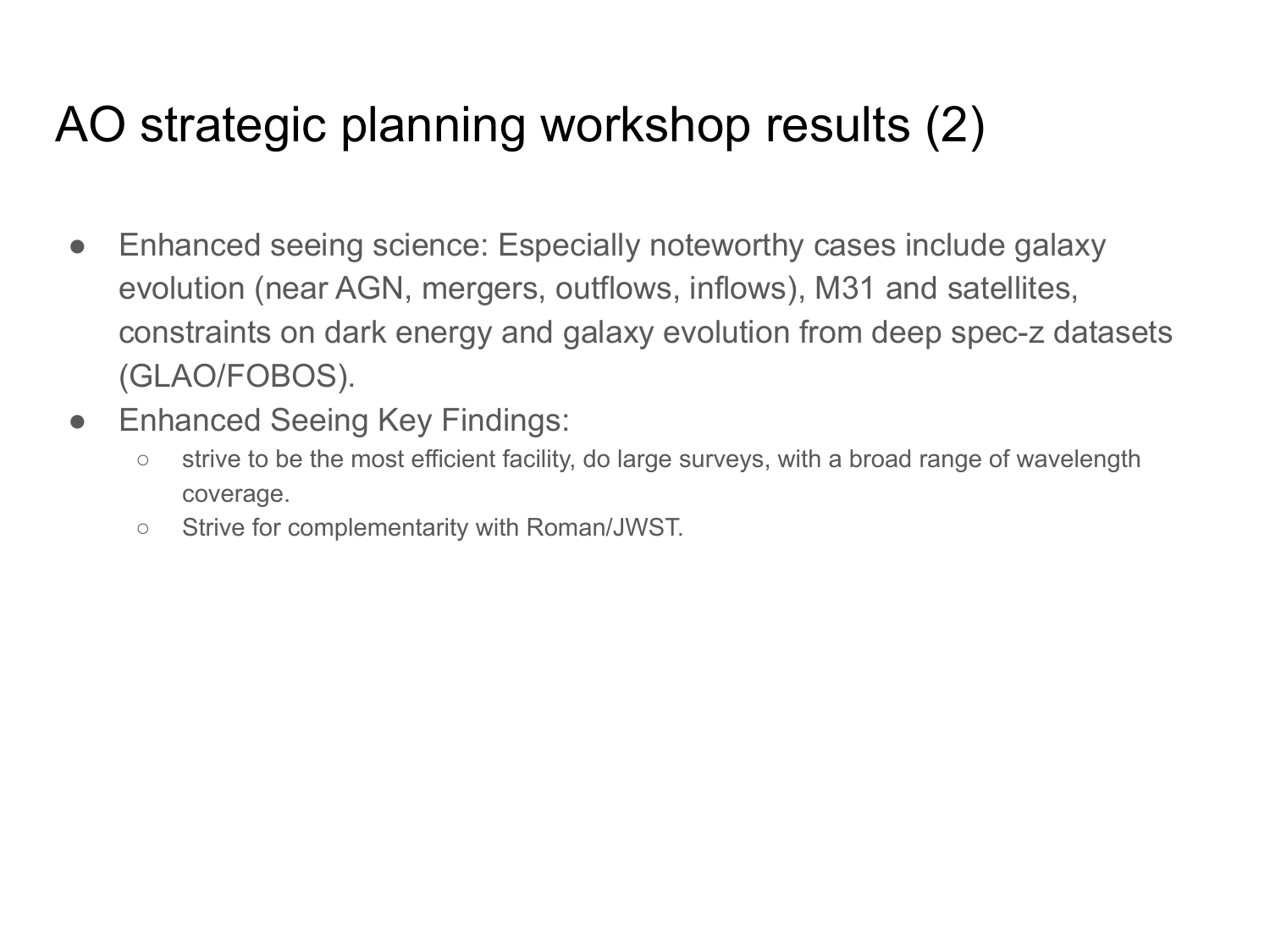# AO strategic planning workshop results (3)

- Exoplanet / high-contrast: Science case templates produced; especially noteworthy cases: EPRV discovery of Earth-analogs around Solar-type stars, direct characterization of planets from transits & combined light, worked towards smaller planets (high contrast in the visible/NIR), reflected light characterization of giant planets.
	- Strawman configuration of capabilities in 2035: AO-fed EPRV spectroscopy, high-performance optical AO, Keck playing role in tech development. Core facility: moderate FoV, low-R IFU 2-5 µm & fiber-coupling capability.
- Exoplanet / high-contrast Key Findings:
	- Visible AO (especially post-HST) will enable new science
	- Keck can play a unique role in transit spectroscopy and ERPV with AO-coupled red-optical high-R (>~200k) spectrometer
	- High-performance LGS AO
	- Take a fresh look at interferometry (with fibers/photonics)
	- Have a technology-development platform
	- $\circ$  ASM can help in the 3-5  $\mu$ m regime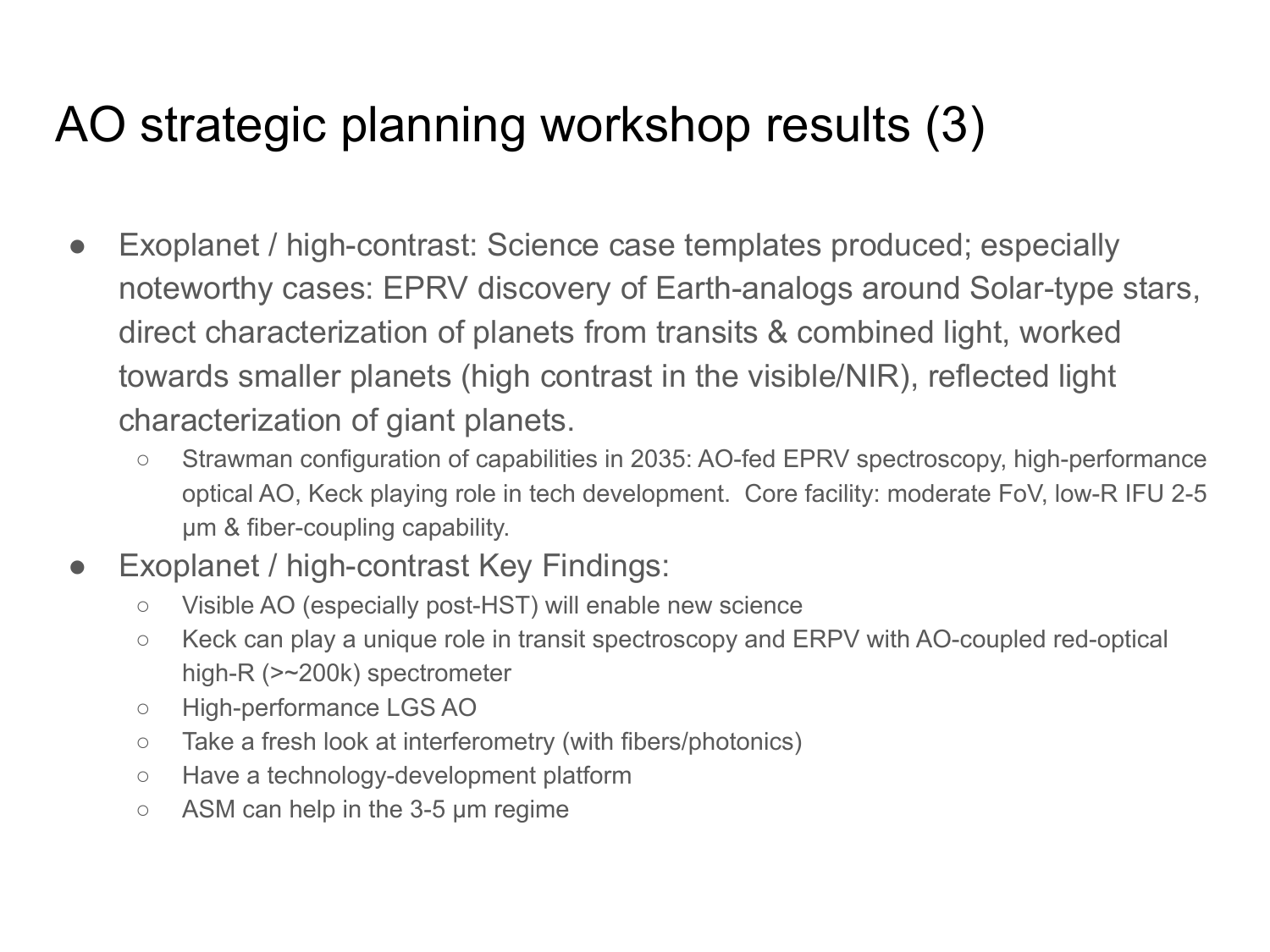# AO strategic planning workshop results (4)

- OIR Universe Science Cases (especially noteworthy cases listed): SMBH mergers in the NANOGrav & LISA era, dark matter mass function determination from gravitational imaging. Origins, evolution, and demographics of hidden planets and compact objects in the Milky Way. Seasonal evolution and storm systems on gas giant planets (+Titan).
- OIR Universe key findings: cadence, time domain, and large samples are competitive advantages. Shorter wavelengths important. Needs: high coverage, modest corrected fields (~30" fields), new instrumentation (visible imager and IFU).
- Astro2020 report relevant AO highlights: US-ELT program (with AO). Tech development (AO called out). Augmentation of mid-scale investments (AO called out).
- Astro2020 OIR panel report also called out need for AO support
- Overall recommendations from AO workshop:
	- Use AO to enhance competitive advantages in cadence, time domain, and large samples
	- Use Keck AO to support ELT/space mission for risk reduction technology demonstrations
	- AO in the visible
	- Improve overall efficiency through GLAO-enhanced seeing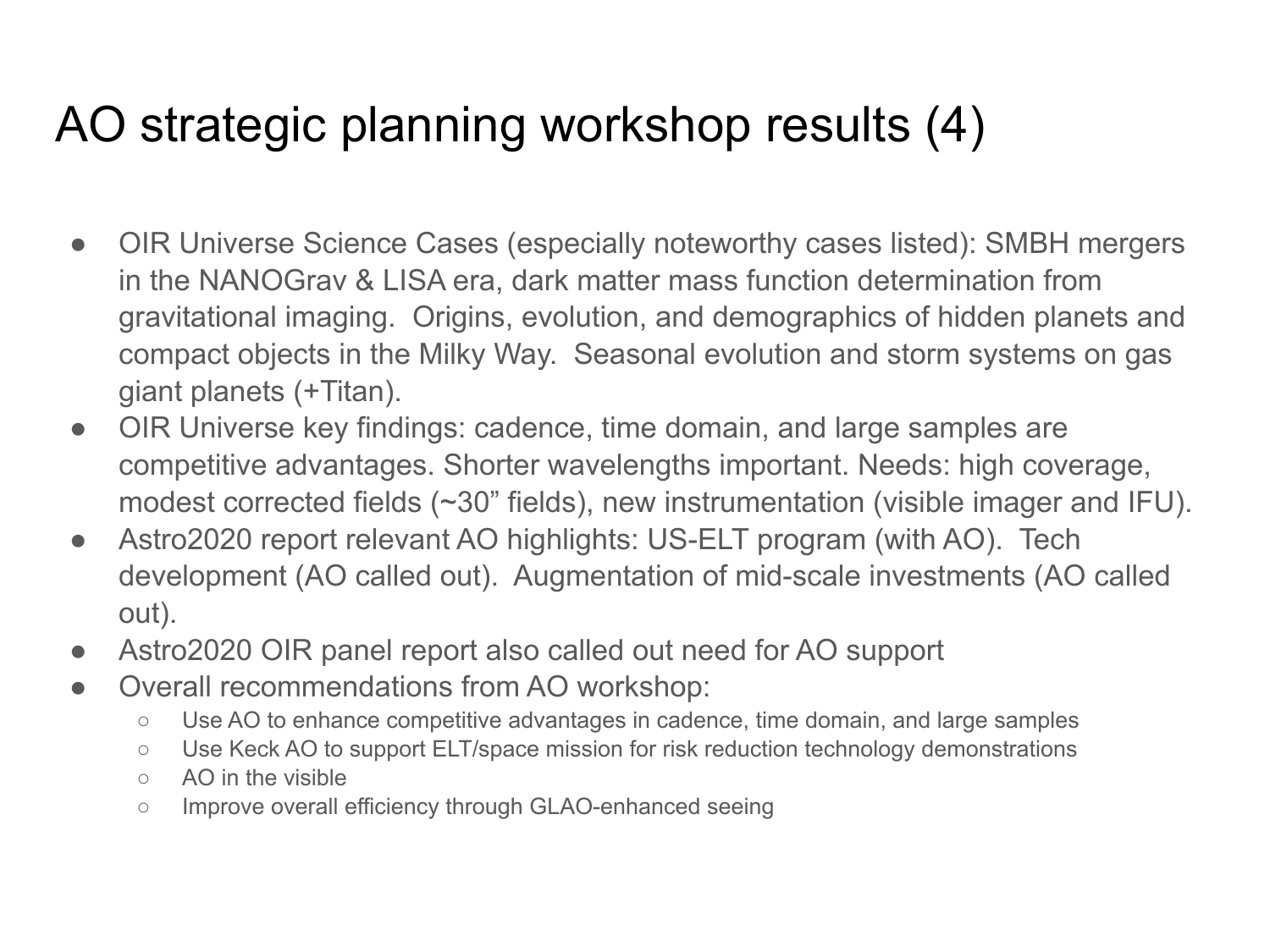### March meeting logistics - planning for instrument reports

- The board would like an extra half/full day, moving the SSC meeting in Hawaii on March 8 and 9 2022. Final dates to be defined in the next days.
- The SAs will present the instrument status, risk status, DSI status.
- There is possibility for a summit site visit on March 7th Logistics would need to be coordinated.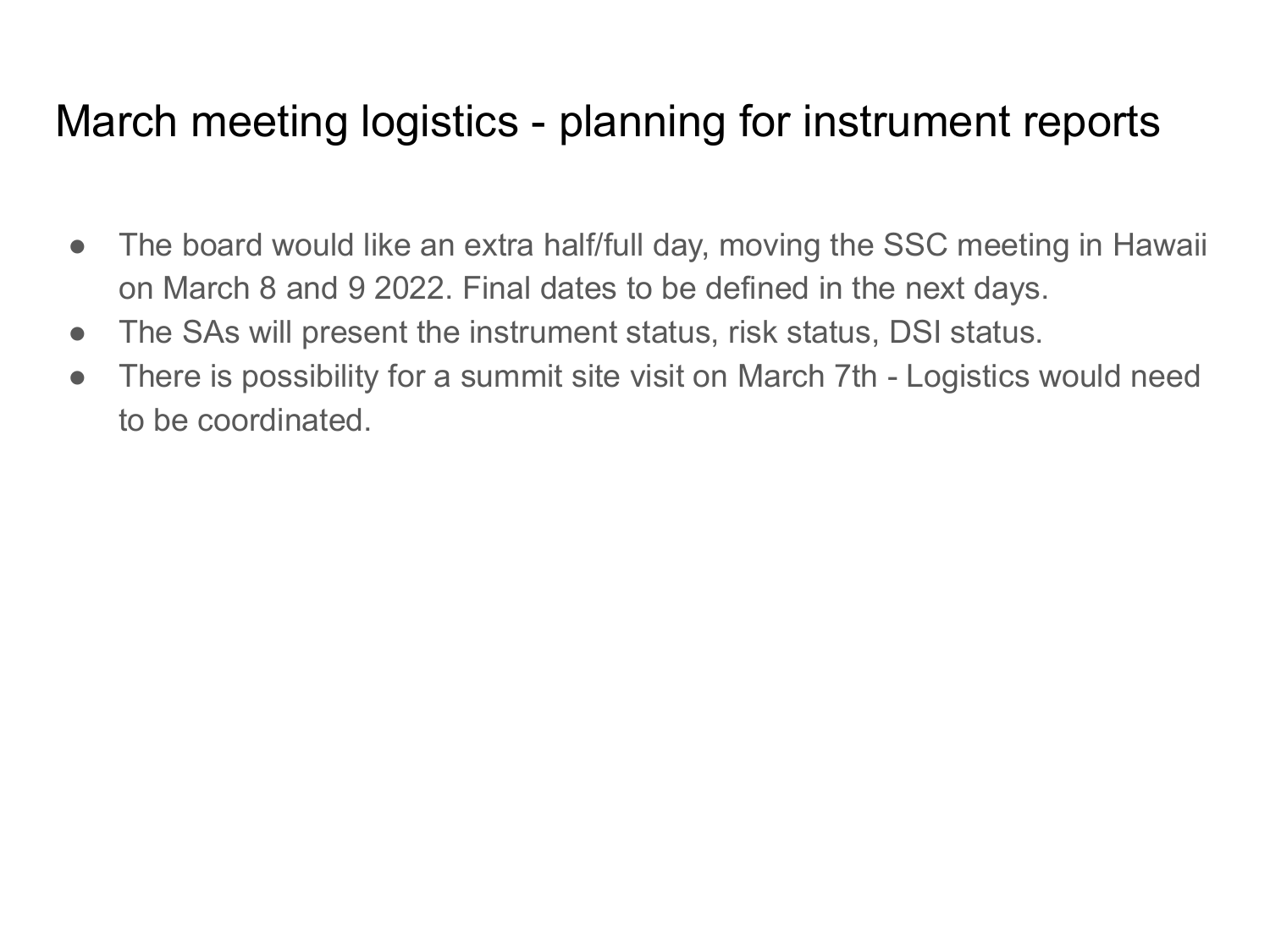# KPF Cadence Discussion

- Presenter: Erik Petigura
- KPF Cadence working group was charged with developing recommendations to implement a cadence/queue strategy to optimize KPF science return.
- Report was delivered to the SSC in November.
- Points of discussion:
	- Need better estimates of impacts on (1) observatory, (2) non-KPF science and observers, (3) lost/gained observing time for other programs, (4) development costs of software.
	- Need to expand the "simulated semester" to include impact to other science programs/calibrations.
	- $\circ$  Current cost of CPS (in regular operations) is  $\sim$ 1 FTE + volunteer observers.
	- Impact to observatory operations (particularly OAs) needs to be explored.
- General interest and agreement that the science case for the cadence strategy is strong.
- WMKO will convene a modified working group to study implementation and costs, impacts on WMKO operations, and impacts on other non-KPF science programs.
- Strategic planning discussions should consider whether it would be advantageous to develop queue software in a way that could be used for other instruments in the future.